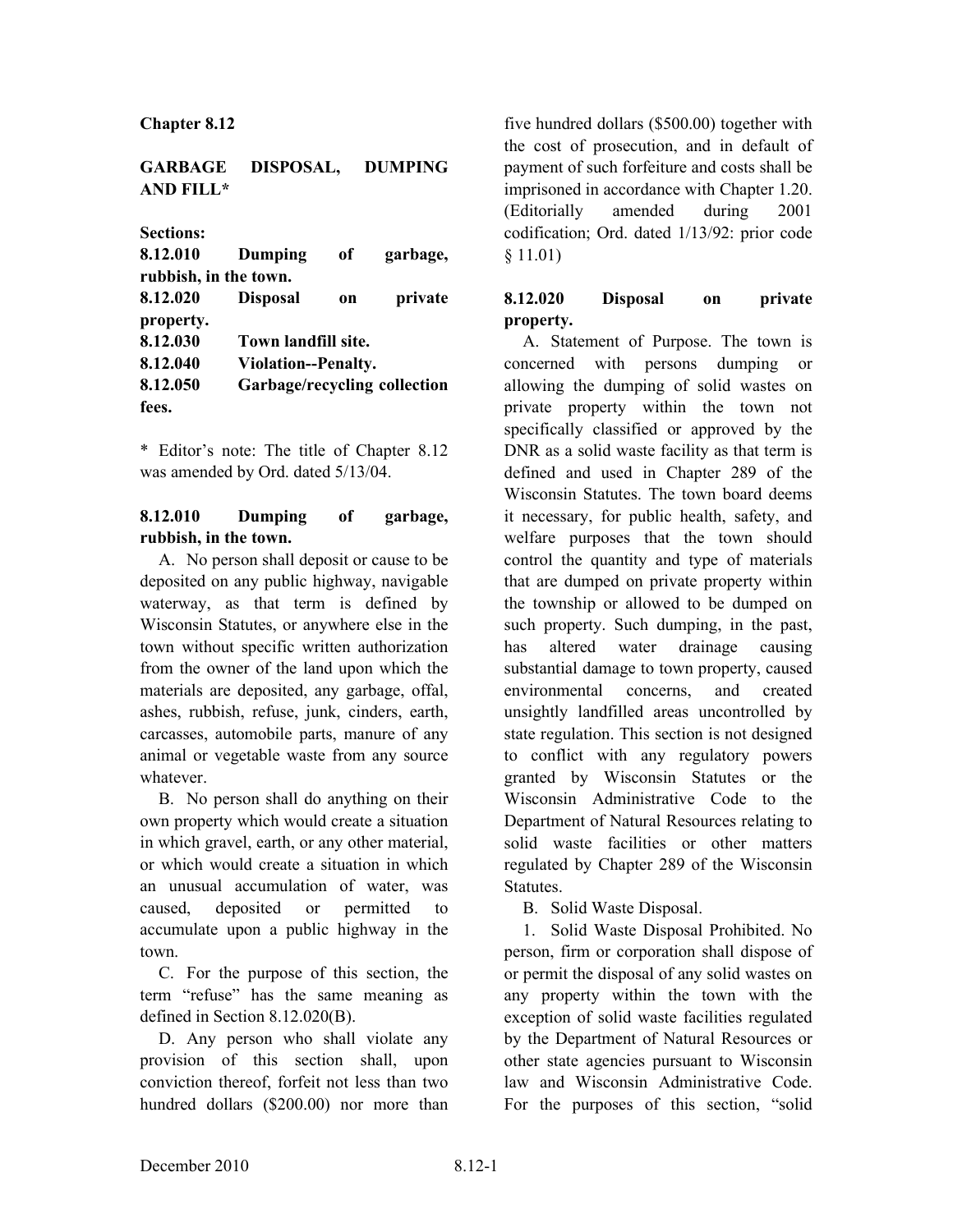waste" means any garbage, refuse, sludge from a waste treatment plant, and any other discarded or salvageable materials resulting from industrial, commercial, mining and agricultural operations and from community activities, but does not include solids or dissolved materials in domestic sewage, or solid or dissolved materials in irrigation return flows or industrial discharges which are point sources subject to permits under Chapter 283 Wis. Stats., or source, special nuclear or by-product material as defined under Chapter 254 Wis. Stats. The term "refuse" means combustible and noncombustible rubbish, including, but not limited to, paper, painted or treated wood, metal, glass, cloth and products thereof; litter and street rubbish, asphalt, ashes, painted and treated wood, and other debris resulting from the construction or demolition of structures. Refuse shall not include clean soil, brick, building stone, concrete, reinforced concrete, broken pavement, and unpainted or untreated wood.

2. Exceptions. The above prohibition shall not apply to or prohibit an owner of any property that is zoned A-1 within the town from disposing of trees, brush, lumber, wood products, concrete, asphalt, stone, ashes, paper and cloth products on his or her own property; provided, that such items of solid waste are generated by such owner on his or her property; and further provided, that such solid wastes are not, in any way, generated, shipped, hauled, transported or brought in from any location outside of such owners property.

3. Clean Up and Restoration. Any person, firm or corporation in violation of this section shall, upon direction of the town board, immediately cease and desist conducting such activities and shall begin immediate actions to clean up and remove any offending materials and restore the site to its original condition, with the offending person, firm or corporation being

responsible for all expenses incurred. Should any person, firm, or corporation fail to engage the necessary men and equipment to comply or to complete the requirements of this section, the town board may order the required actions to be taken by public or private resources and allow the recovery of any and all costs incurred by the town.

C. Dumping, Depositing or Disposing of Fill Prohibited Without Permit.

1. No person, firm or corporation shall dump, deposit or dispose of any fill or allow any fill to be dumped, deposited or disposed of on any property within the town of Burlington without the written permission of the town board. For the purposes of this ordinance, "fill" means any solid materials, including, but not limited to, sand, gravel, top soil, dirt, any type of soils, brick, building stone, concrete, reinforced concrete, broken pavement, wood or rocks. An exemption from the prohibition shall apply to the dumping, depositing or disposing of clean and uncontaminated sand, gravel, top soil, or dirt on any property within the town of Burlington in accordance with the following parameters:

a. Fifty (50) cubic yards or less on property less than one acre;

b. One hundred (100) cubic yards or less on property between one acre in size and two and one-half acres in size;

c. Two hundred (200) cubic yards or less on property between two and one-half acres and five acres in size;

d. Four hundred (400) cubic yards or less on property between five acres and ten (10) acres in size;

e. Eight hundred (800) cubic yards or less on property greater than ten (10) acres in size.

The term "property" shall be established by each separate tax parcel number. The volumes of fill set forth above are total volumes of material dumped, deposited or disposed of with respect to any given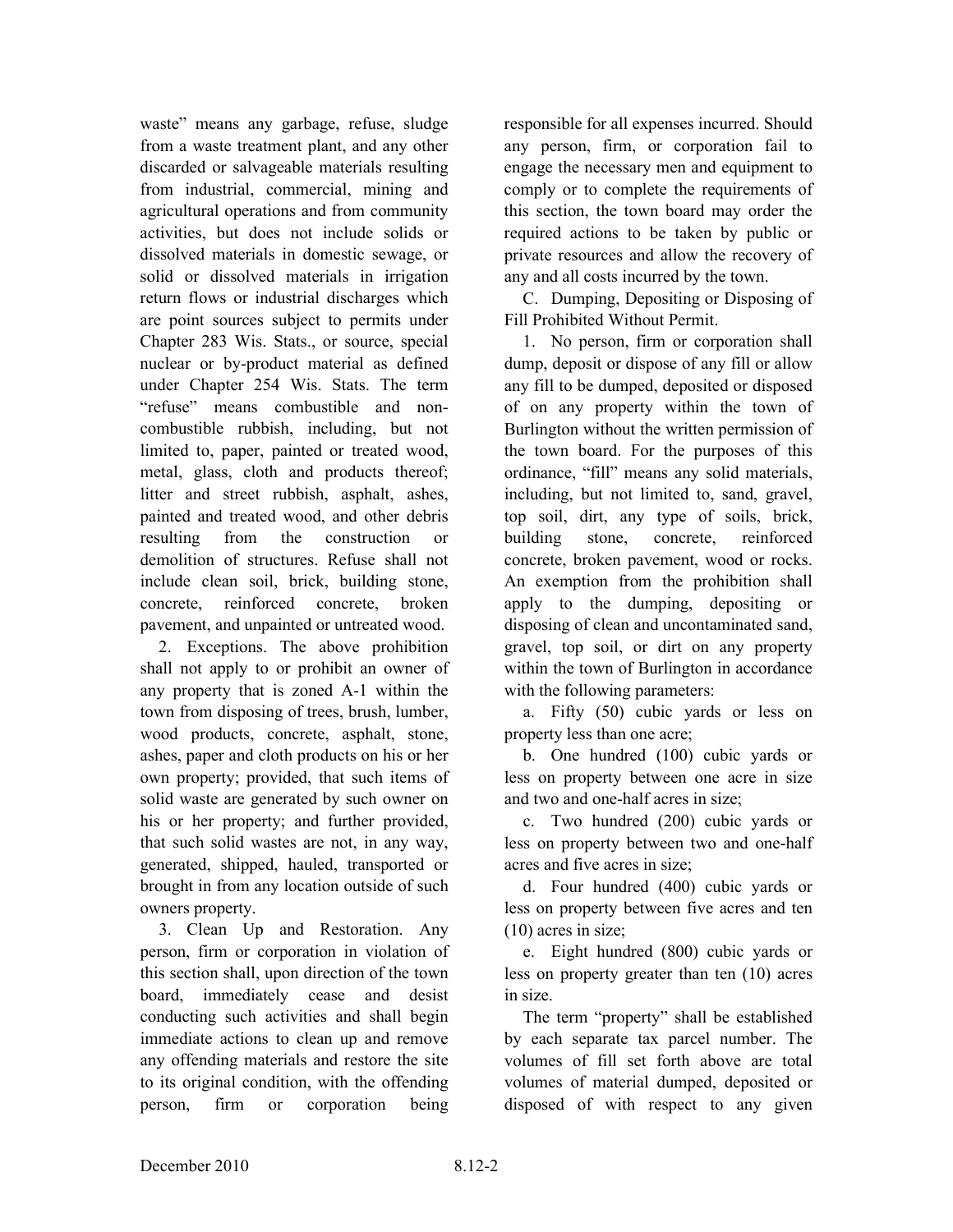property. Therefore, this ordinance shall bind any predecessors in title with respect to any amounts previously dumped, deposited or disposed of on the property in question.

2. Any person seeking the permission of the town board to dump, deposit or dispose of any fill or allow the dumping, disposal, or depositing of fill on any property within the town, shall apply for a permit by filing an application for such permit with the town board on such form and containing such information as the town board requires. A current and accurate plat of survey, prepared by a land surveyor or engineer licensed to do business in the state of Wisconsin, shall accompany the permit application, and shall include, but not be limited to, the exterior boundaries of the property; all existing planimetric (physical) features on subject site and adjacent properties such as buildings, trees, driveways, culverts, pavement, walks, drainage ditches, power poles, utility pedestals, etc., existing and proposed elevations and existing and proposed contours on subject site and adjacent properties; locations and elevations of existing buildings on adjacent properties and any other information that may be pertinent in determining existing and proposed drainage patterns. The requestor shall also be responsible for obtaining any other applicable permits, including but not limited to, those required by the DNR and Racine County. The town, upon request, may waive the survey requirement based on the particular circumstances of the request. The permit applicant shall be responsible for all reasonable costs related to such permit, including, but not limited to, engineering fees, administrative costs, attorney's fees, and such other costs as may be incurred by the town in acting on such permit.

3. Fees and deposits shall be set by resolution, in addition to the town's costs as set forth in subsection (C)(2) of this section. (Ord. dated 5/24/07)

4. Any person desiring to place fill on their property which exceeds the amounts set forth herein, may make application to the town board for the same, under the terms of subsection B set forth in this section. The town may withhold approval if it determines that fill in addition to the limitations set forth in this section would redirect the natural flow of water, would affect neighboring property owners adversely, would have a negative aesthetic impact, would have a negative public health or welfare impact, or any other reason consistent with the general purposes of this section.

5. All fill projects shall be completed within ninety (90) days of granting of the permit, unless an extension is granted by the board. Completion shall entail placement, grading, landscaping, restoration and any other step as may be required according to the approval conditions. An extension may be granted at the time of granting the permit or later, based on a showing of good cause as to why the project cannot be completed within ninety (90) days. Any person requesting an extension shall make application to the board prior to expiration of the existing permit, or a new permit, approval and fee shall be required. Failure to complete the project in timely fashion shall be deemed a violation of this section.

6. Upon completion of any fill project, the property owner shall report the total amount of cubic yards placed on the property. The town clerk shall keep a record of all fill amounts placed on a given property, so that the lifetime, cumulative, maximum limits can be applied. The lifetime maximum does not prohibit additional fill, it only establishes when a permit must first be issued. These records shall be public records, open to inspection so that subsequent owners of real estate can be apprised of any remaining limits.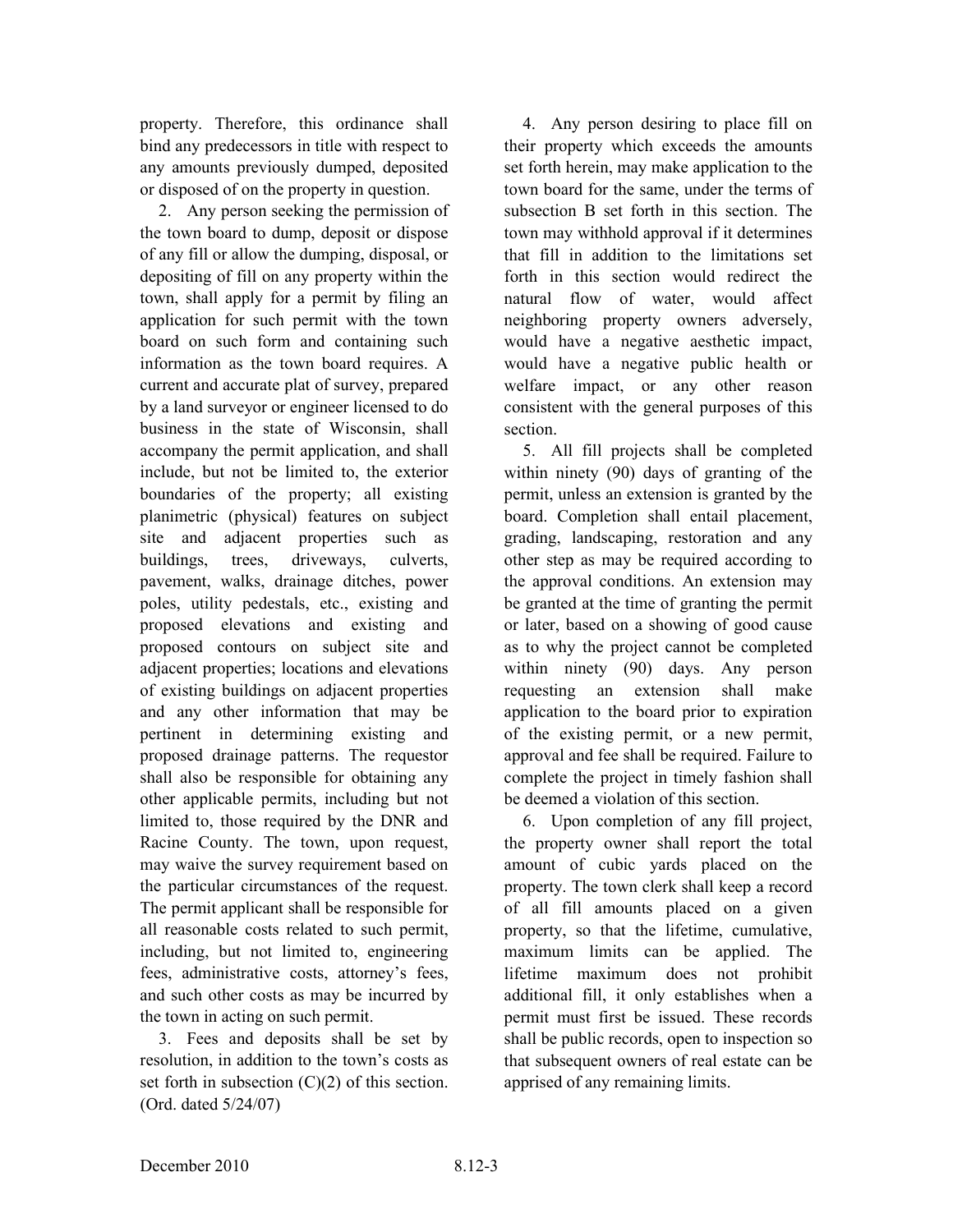7. This ordinance is adopted by the town board of the town of Burlington for the purpose of protecting the health and safety of the citizens of the town and in the interest of providing adequate, safe, and effective drainage of water within the town of Burlington, preventing unsightly deposit of materials on property in the town, protection against soil contamination and protection against altering or destroying natural drainage patterns.

8. If any person, firm or corporation is found to be in violation of this section, the town may take any steps necessary to remedy the situation, including entry upon land of the person to remove the offending fill amounts. Such persons shall be liable to the town of Burlington for any expense incurred by the town or loss or damage sustained by the town by reason of such violation including, but not limited to, attorney's fees, engineer's fees, administrative costs, and such other fees incurred by the town by reason of violation or enforcement of this ordinance.

9. Any person, firm or corporation in violation of this section of the ordinance shall forfeit to the town of Burlington upon conviction thereof an amount not to exceed five hundred dollars (\$500.00) plus the costs of prosecution and, in default of payment thereof, imprisonment in the county jail for ten (10) days. Each day of violation shall constitute a separate offense.

D. Enforcement. Unless the town has designated another representative, the town building inspector shall be responsible for enforcement of this chapter. Such person shall have the right to reasonably enter upon land, with advance notice, to inspect any potential violations. If a violation is discovered, he/she shall notify the owner, agent or occupant of the property causing or allowing such violation of this section by written notice of inspection. Such persons shall include in such notification the specific condition or conditions found which amounts to a violation, the correction necessary to cure any such violation in a specific and reasonable time to bring about compliance with this section. Each such condition amounting to a violation of this section shall be treated as a separate and distinct violation. In the event that the owner, agent or occupant of such private property fails to correct any such violation within twenty-four (24) hours after the time allowed for bringing about compliance, the town board, upon written referral of such enforcement person, shall contract to bring about compliance at the expense of the owner of such property.

E. Civil Liability. Any person, firm or corporation in violation of this section shall be liable to the town for any expenses incurred by the town or loss or damage sustained by the town by reason of such violation including, but not limited to, attorney's fees, engineer's fees, administrative costs, and such other fees incurred by the town by reason of the violation or enforcement of this section.

F. Penalties. Any person, firm or corporation in violation of this section shall forfeit to the town upon conviction thereof, not to exceed two hundred dollars (\$200.00) plus the costs of prosecution in default of payment thereof, imprisonment in the county jail for ten (10) days. Each day of violation shall constitute a separate offense. (Ord. dated 9/9/04; Ord. dated 5/13/04; editorially amended during 2001 codification; Ord. dated 6/13/96; prior code § 9.23)

### **8.12.030 Town landfill site.**

A. The town landfill site shall be operated under such rules and regulations as the town board shall from time to time establish.

B. The town landfill site shall be used only by full-time or summer residents of the